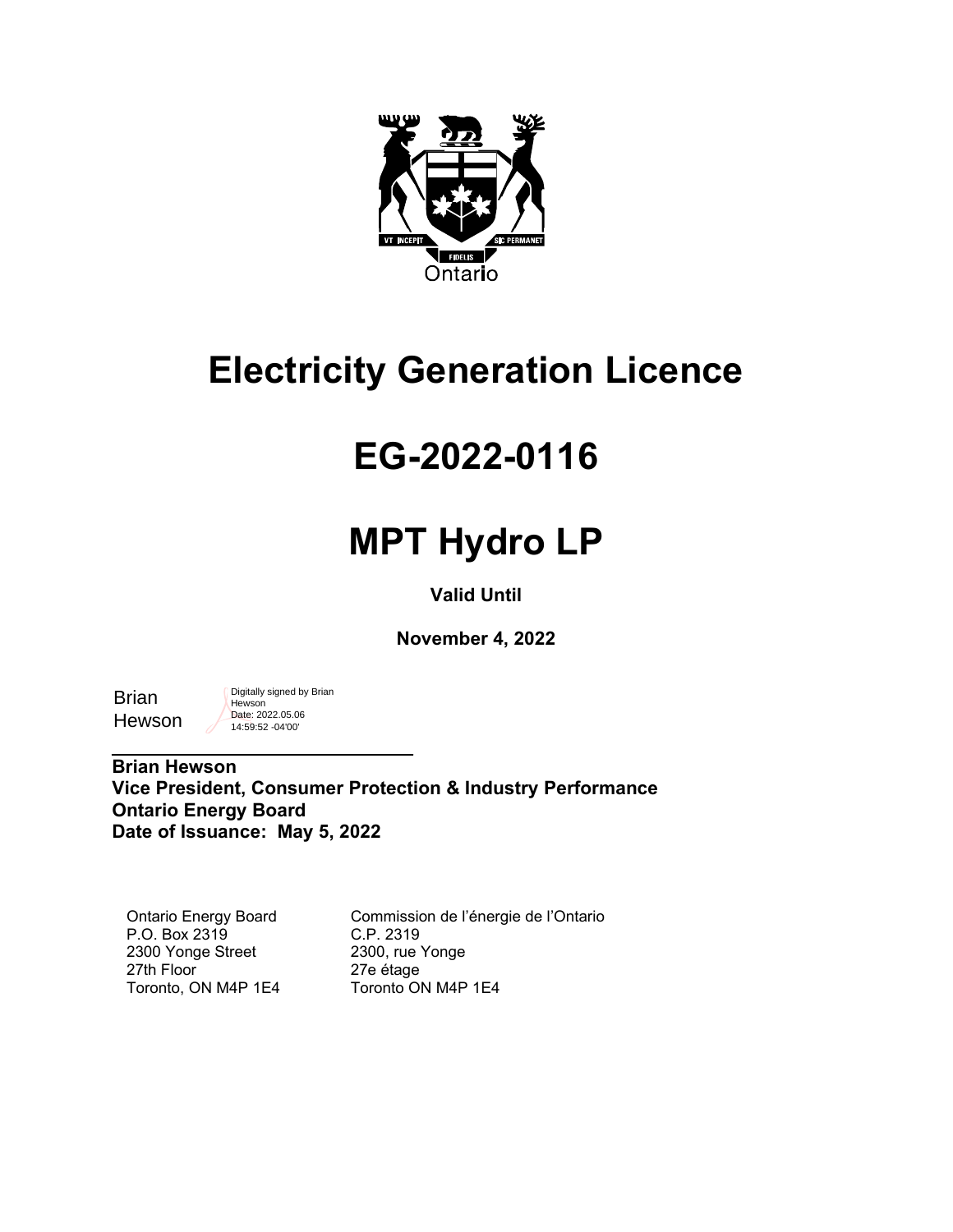# MPT Hydro LP<br>Electricity Generation Licence EG-2022-0116

|                | <b>Table of Contents</b>                                                        | Page No. |
|----------------|---------------------------------------------------------------------------------|----------|
| 1              |                                                                                 |          |
| $\overline{2}$ |                                                                                 |          |
| 3              |                                                                                 |          |
| $\overline{4}$ | Obligation to Comply with Legislation, Regulations and Market Rules  2          |          |
| 5              |                                                                                 |          |
| 6              |                                                                                 |          |
| $\overline{7}$ |                                                                                 |          |
| 8              |                                                                                 |          |
| 9              |                                                                                 |          |
| 10             |                                                                                 |          |
| 11             |                                                                                 |          |
|                | SCHEDULE 1 LIST OF LICENSED GENERATION FACILITIES  Error! Bookmark not defined. |          |
|                |                                                                                 |          |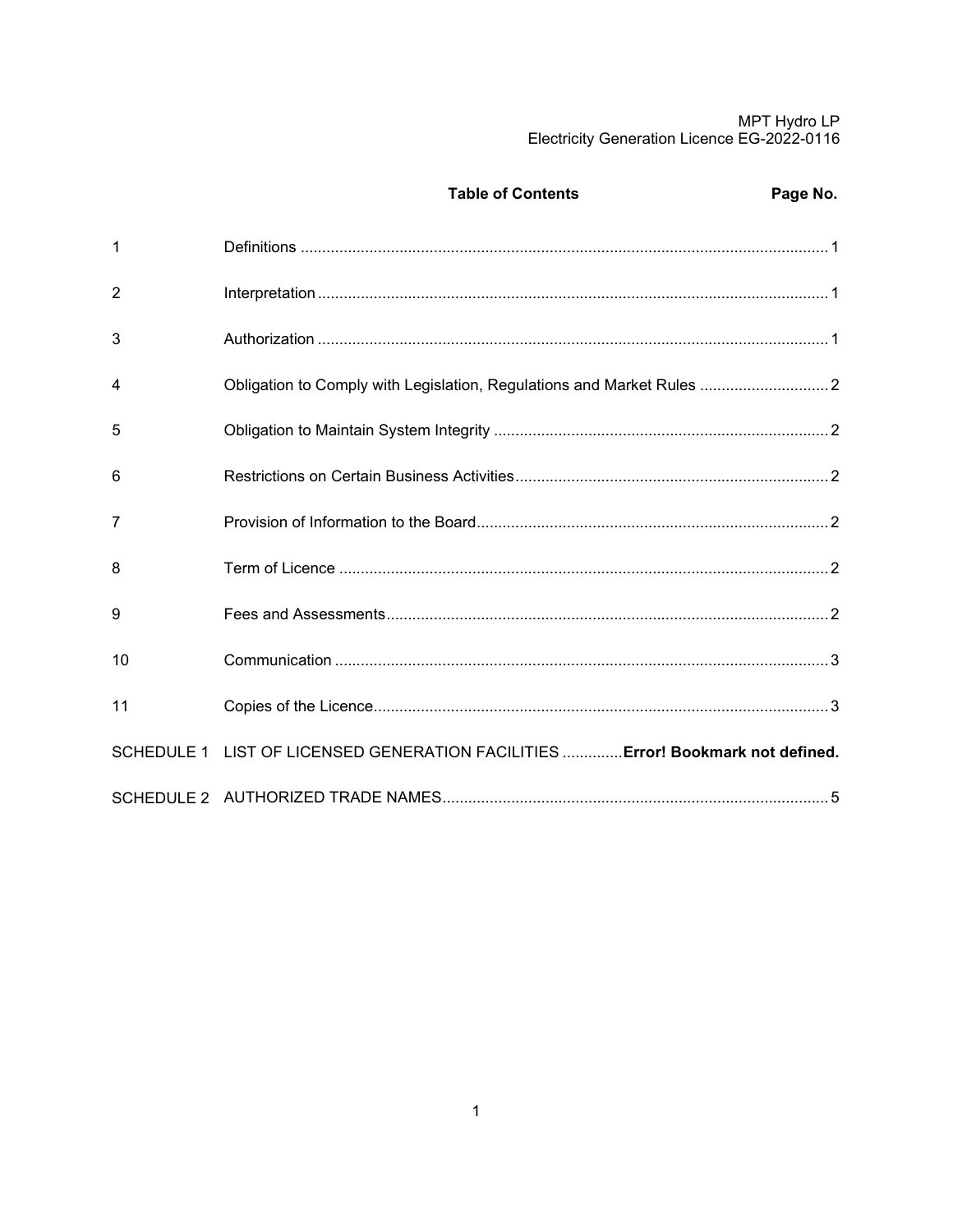#### <span id="page-2-0"></span>1 **Definitions**

In this Licence:

"**Act**" means the *Ontario Energy Board Act, 1998*, S.O. 1998, c. 15, Schedule B;

"**Electricity Act**" means the *Electricity Act, 1998*, S.O. 1998, c. 15, Schedule A;

"**generation facility**" means a facility for generating electricity or providing ancillary services, other than ancillary services provided by a transmitter or distributor through the operation of a transmission or distribution system and includes any structures, equipment or other things used for that purpose;

"**Licensee**" means MPT Hydro LP.;

"**regulation**" means a regulation made under the Act or the Electricity Act;

#### <span id="page-2-1"></span>**2 Interpretation**

2.1 In this Licence words and phrases shall have the meaning ascribed to them in the Act or the Electricity Act. Words or phrases importing the singular shall include the plural and vice versa. Headings are for convenience only and shall not affect the interpretation of this Licence. Any reference to a document or a provision of a document includes an amendment or supplement to, or a replacement of, that document or that provision of that document. In the computation of time under this Licence where there is a reference to a number of days between two events, they shall be counted by excluding the day on which the first event happens and including the day on which the second event happens. Where the time for doing an act expires on a holiday, the act may be done on the next day that is not a holiday.

#### <span id="page-2-2"></span>**3 Authorization**

- 3.1 The Licensee is authorized, under Part V of the Act and subject to the terms and conditions set out in this licence:
	- a) to generate electricity or provide ancillary services for sale through the IESOadministered markets or directly to another person subject to the conditions set out in this Licence. This Licence authorizes the Licensee only in respect of those facilities set out in Schedule 1;
	- b) to purchase electricity or ancillary services in the IESO-administered markets or directly from a generator subject to the conditions set out in this Licence; and
	- c) to sell electricity or ancillary services through the IESO-administered markets or directly to another person, other than a consumer, subject to the conditions set out in this Licence.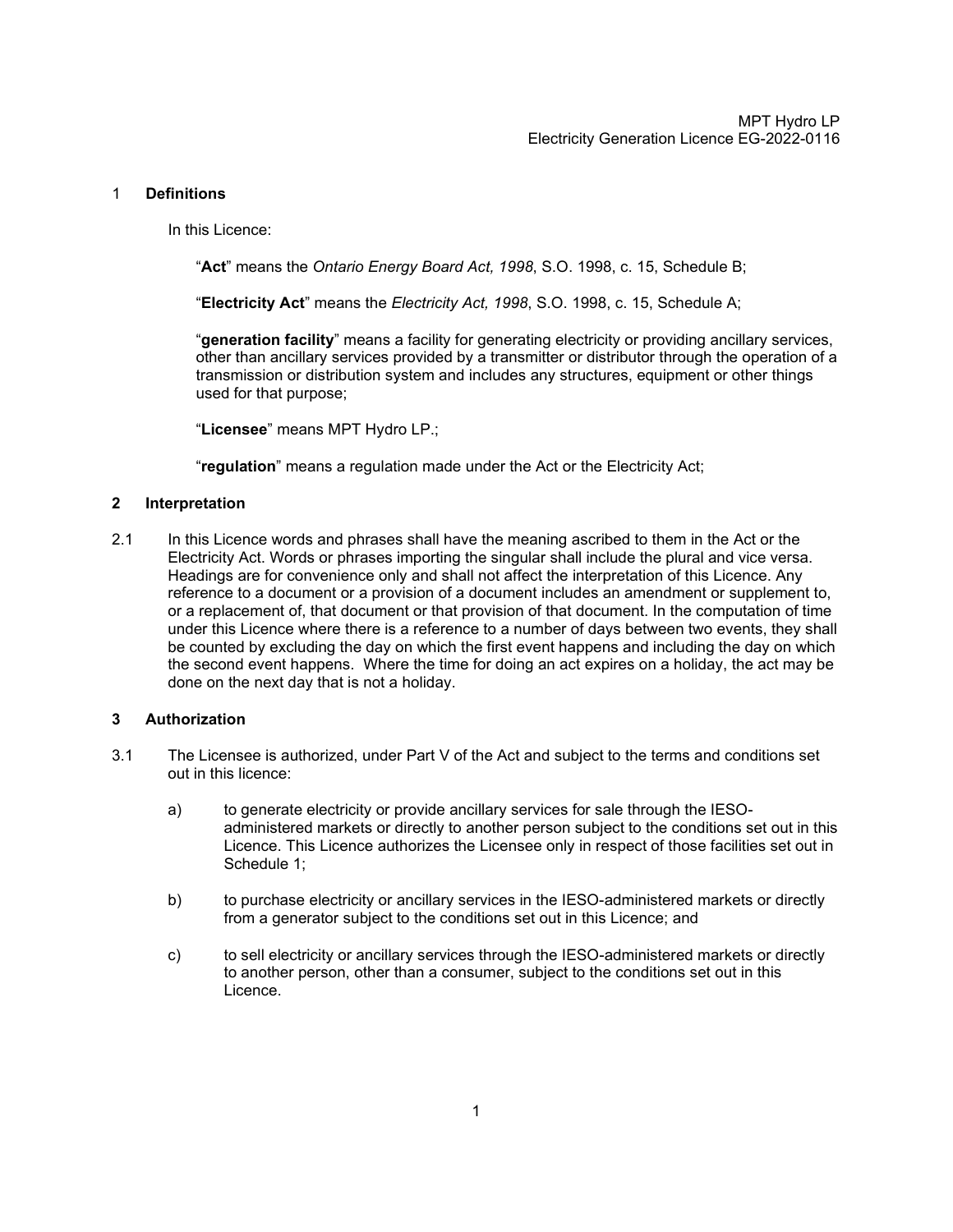#### <span id="page-3-0"></span>**4 Obligation to Comply with Legislation, Regulations and Market Rules**

- 4.1 The Licensee shall comply with all applicable provisions of the Act and the Electricity Act, and regulations under these acts, except where the Licensee has been exempted from such compliance by regulation.
- 4.2 The Licensee shall comply with all applicable Market Rules.

#### <span id="page-3-1"></span>**5 Obligation to Maintain System Integrity**

- 5.1 Where the IESO has identified, pursuant to the conditions of its licence and the Market Rules, that it is necessary for purposes of maintaining the reliability and security of the IESO-controlled grid, for the Licensee to provide energy or ancillary services, the IESO may require the Licensee to enter into an agreement for the supply of energy or such services.
- 5.2 Where an agreement is entered into in accordance with paragraph 5.1, it shall comply with the applicable provisions of the Market Rules or such other conditions as the Board may consider reasonable. The agreement shall be subject to approval by the Board prior to its implementation. Unresolved disputes relating to the terms of the Agreement, the interpretation of the Agreement, or amendment of the Agreement, may be determined by the Board.

#### <span id="page-3-2"></span>**6 Restrictions on Certain Business Activities**

6.1 Neither the Licensee, nor an affiliate of the Licensee shall acquire an interest in a transmission or distribution system in Ontario, construct a transmission or distribution system in Ontario or purchase shares of a corporation that owns a transmission or distribution system in Ontario except in accordance with section 81 of the Act.

#### <span id="page-3-3"></span>**7 Provision of Information to the Board**

- 7.1 The Licensee shall maintain records of and provide, in the manner and form determined by the Board, such information as the Board may require from time to time.
- 7.2 Without limiting the generality of paragraph 7.1 the Licensee shall notify the Board of any material change in circumstances that adversely affects or is likely to adversely affect the business, operations or assets of the Licensee, as soon as practicable, but in any event no more than twenty (20) days past the date upon which such change occurs.

#### <span id="page-3-4"></span>**8 Term of Licence**

8.1 This Licence shall take effect on May 5, 2022 and expire on November 4, 2022. The term of this Licence may be extended by the Board.

#### <span id="page-3-5"></span>**9 Fees and Assessments**

9.1 The Licensee shall pay all fees charged and amounts assessed by the Board.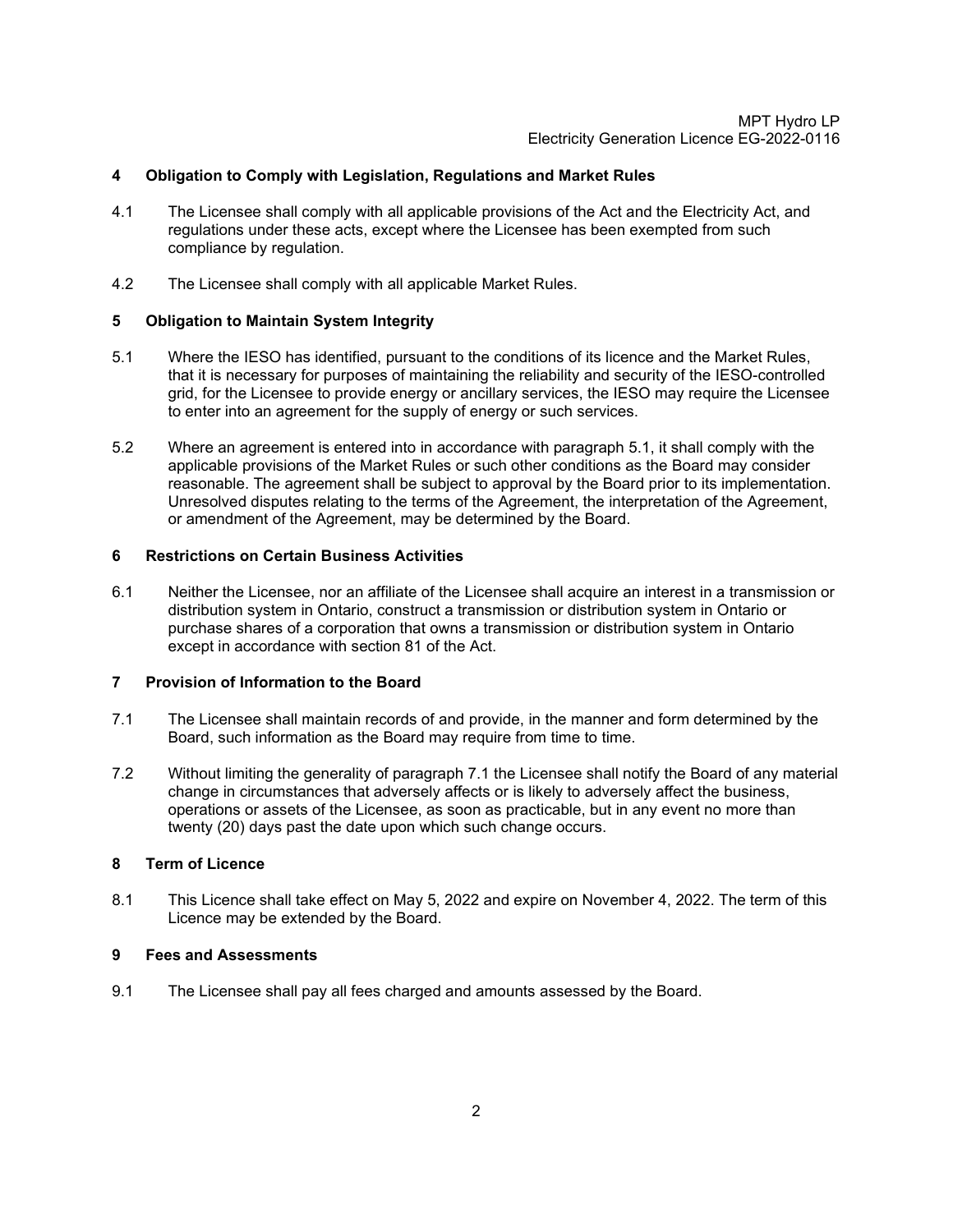#### <span id="page-4-0"></span>**10 Communication**

- 10.1 The Licensee shall designate a person that will act as a primary contact with the Board on matters related to this Licence. The Licensee shall notify the Board promptly should the contact details change.
- 10.2 All official communication relating to this Licence shall be in writing.
- 10.3 All written communication is to be regarded as having been given by the sender and received by the addressee:
	- a) when delivered in person to the addressee by hand, by registered mail or by courier;
	- b) ten (10) business days after the date of posting if the communication is sent by regular mail; or
	- c) when received by facsimile transmission by the addressee, according to the sender's transmission report.

#### <span id="page-4-1"></span>**11 Copies of the Licence**

- 11.1 The Licensee shall:
	- a) make a copy of this Licence available for inspection by members of the public at its head office and regional offices during normal business hours; and
	- b) provide a copy of this Licence to any person who requests it. The Licensee may impose a fair and reasonable charge for the cost of providing copies.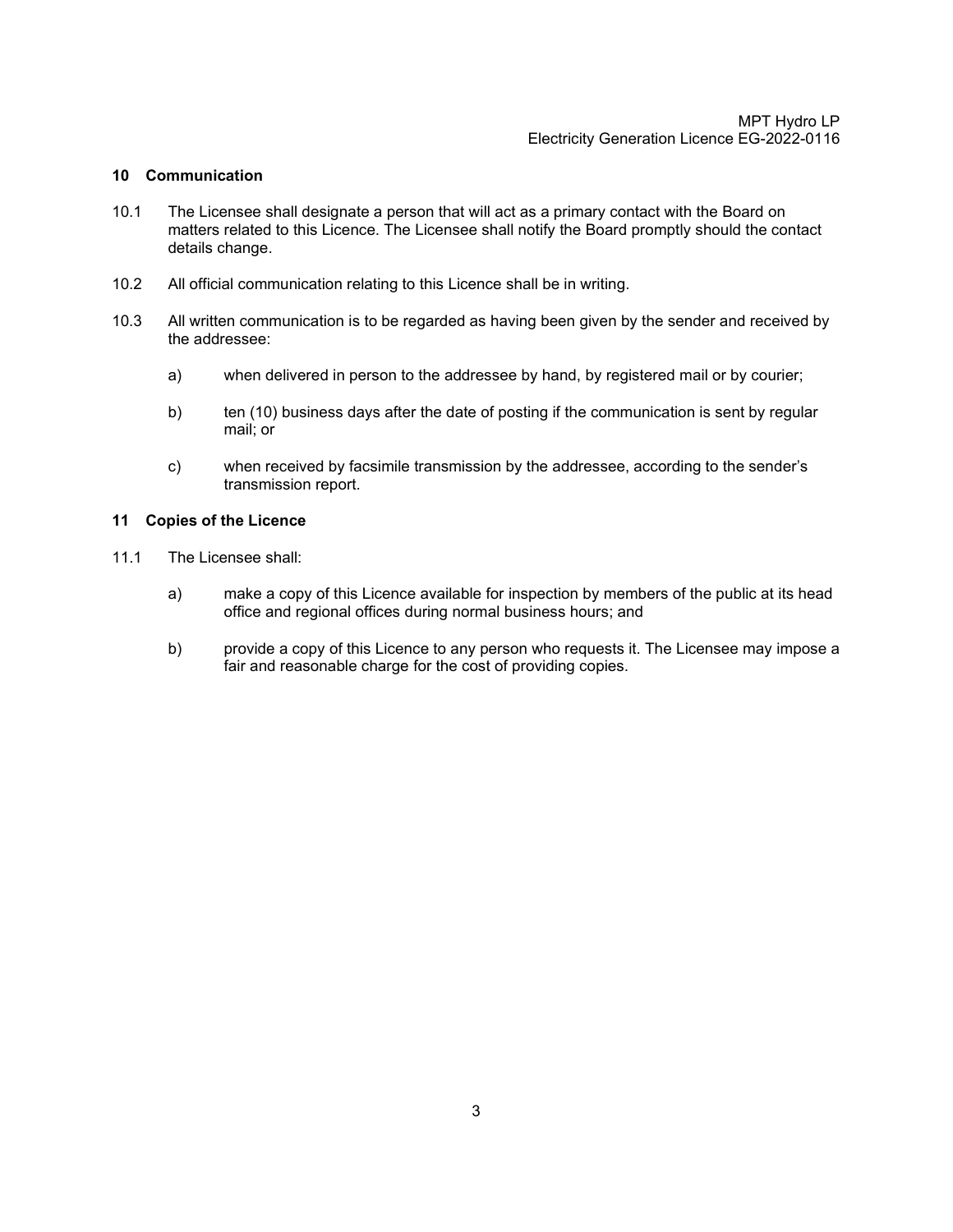#### **SCHEDULE 1 LIST OF LICENSED GENERATION FACILITIES**

The Licence authorizes the Licensee only in respect to the following:

- [1](#page-5-1). The ownership<sup>1</sup> of Wawatay Hydroelectric Generating Station, hydroelectric generation facility with an installed capacity of 13.5 MW and located at Highway 17 & Black River Road, Marathon, ON.
- [2](#page-5-2). The ownership<sup>2</sup> of Eagle River Hydroelectric Generating Station, hydroelectric generation facility with an installed capacity of 1.25 MW and located at 52 Cascade Road, Eagle River, ON.
- [3](#page-5-3). The ownership<sup>3</sup> of McKenzie Hydroelectric Generating Station, hydroelectric generation facility with an installed capacity of 0.95 MW and located at 197 Power Line Road, Eagle River, ON.
- [4](#page-5-4). The ownership<sup>4</sup> of Wainwright Hydroelectric Generating Station, hydroelectric generation facility with an installed capacity of 1.05 MW and located at 154 Kellar Road, Dryden, ON.

<span id="page-5-1"></span><span id="page-5-0"></span><sup>1</sup> Operated by Regional Power Opco Inc. under the authority of its electricity generation licence EG-2003-0207

<span id="page-5-2"></span><sup>2</sup> Operated by Regional Power Opco Inc. under the authority of its electricity generation licence EG-2003-0207

<span id="page-5-3"></span><sup>3</sup> Operated by Regional Power Opco Inc. under the authority of its electricity generation licence EG-2003-0207

<span id="page-5-4"></span><sup>4</sup> Operated by Regional Power Opco Inc. under the authority of its electricity generation licence EG-2003-0207